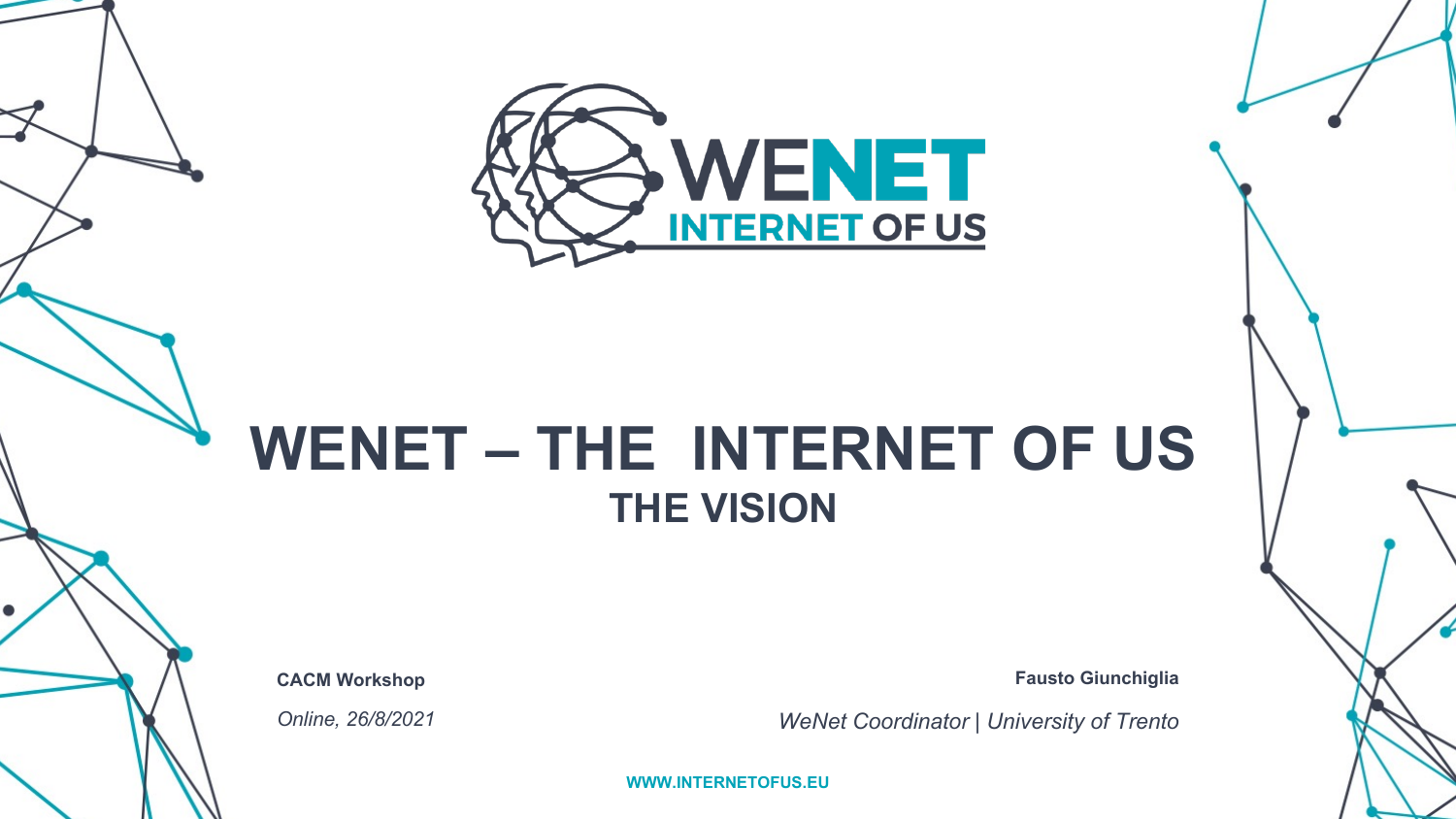## **People diversity**



**A WENET** 

*People diversity* is pervasive in our everyday life.

We always exploit it, e.g., ...

- the *skills* and *competence* of, e.g., doctors, plumbers, experts,
- *interests* and *attitudes* of, e.g., volunteers, and
- *Possessions,* e.g., the car or house near the sea of our best friend
- … to solve problems related to our lack of abilities.

**NOTE**: The sociological notion of *Community of Practice* is defined in terms of *Competence* (including skills), *Meaning* (inluding interests and attitudes) and *Materiality* (any object instrumental to doing things)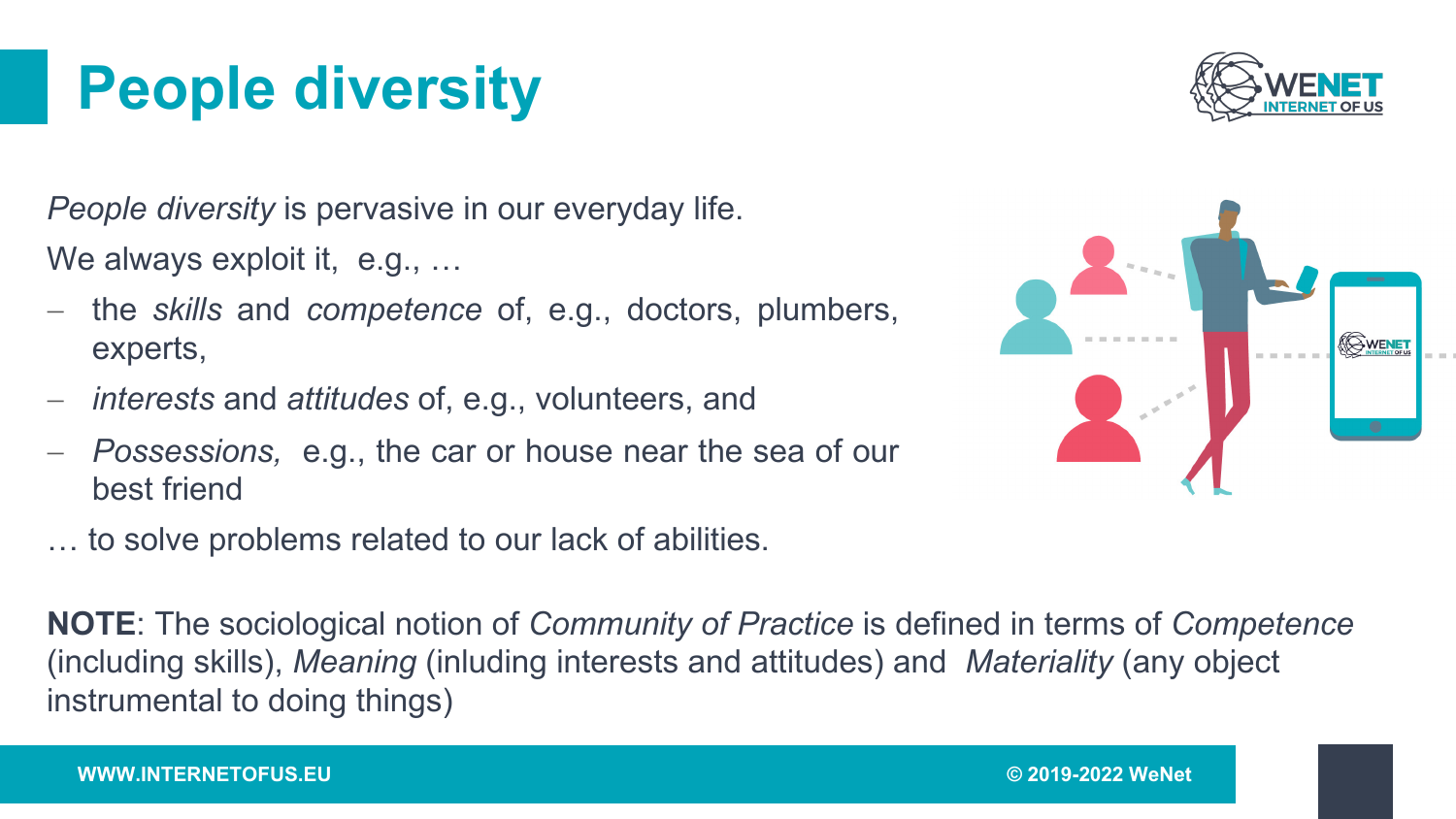### **People diversity - online**



Online, it is easy to connect to anybody in the world, living in a different culture, with different habits.

The amount of diversity we have access to has increased *exponentially*.

Most of this diversity is unexpected and represents the *unknown unknowns*, most of which we do not understand, some of which scare us.

Technology has failed short at providing the instruments for taking advantage of diversity

… by coping with the *social challenges* that arise with it.

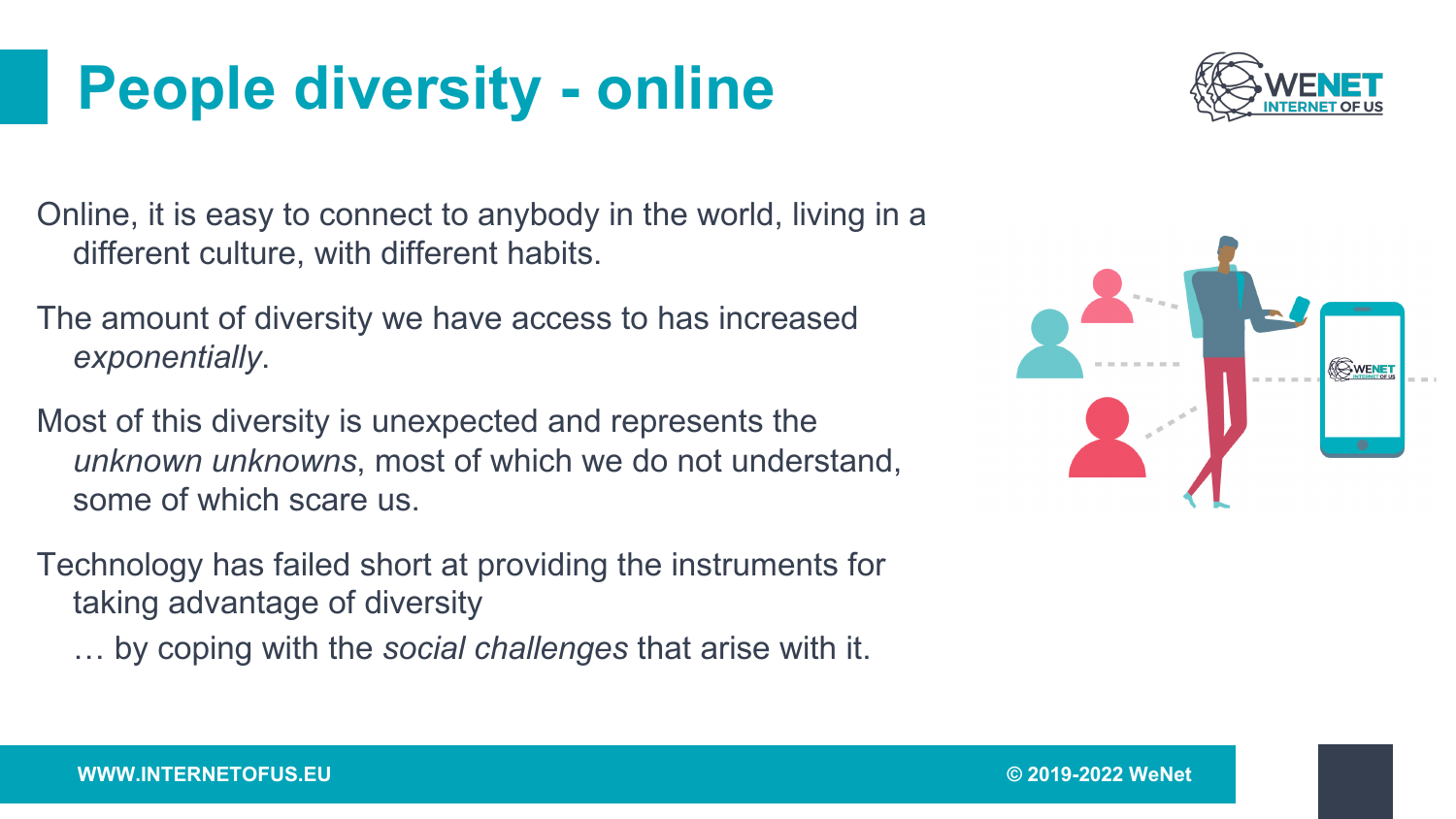### **WeNet – the Internet of Us**



WeNet addresses this gap by providing *a diversity-aware, machine-mediated paradigm of social relations*

The goal is *connecting people* that can support one other by *leveraging on their diversity*

The move from *Internet* to *WeNet* is from

- a *network of computers*, which in turn may be connected to people, to
- a *network of people*, whose interactions are mediated and empowered by computers.

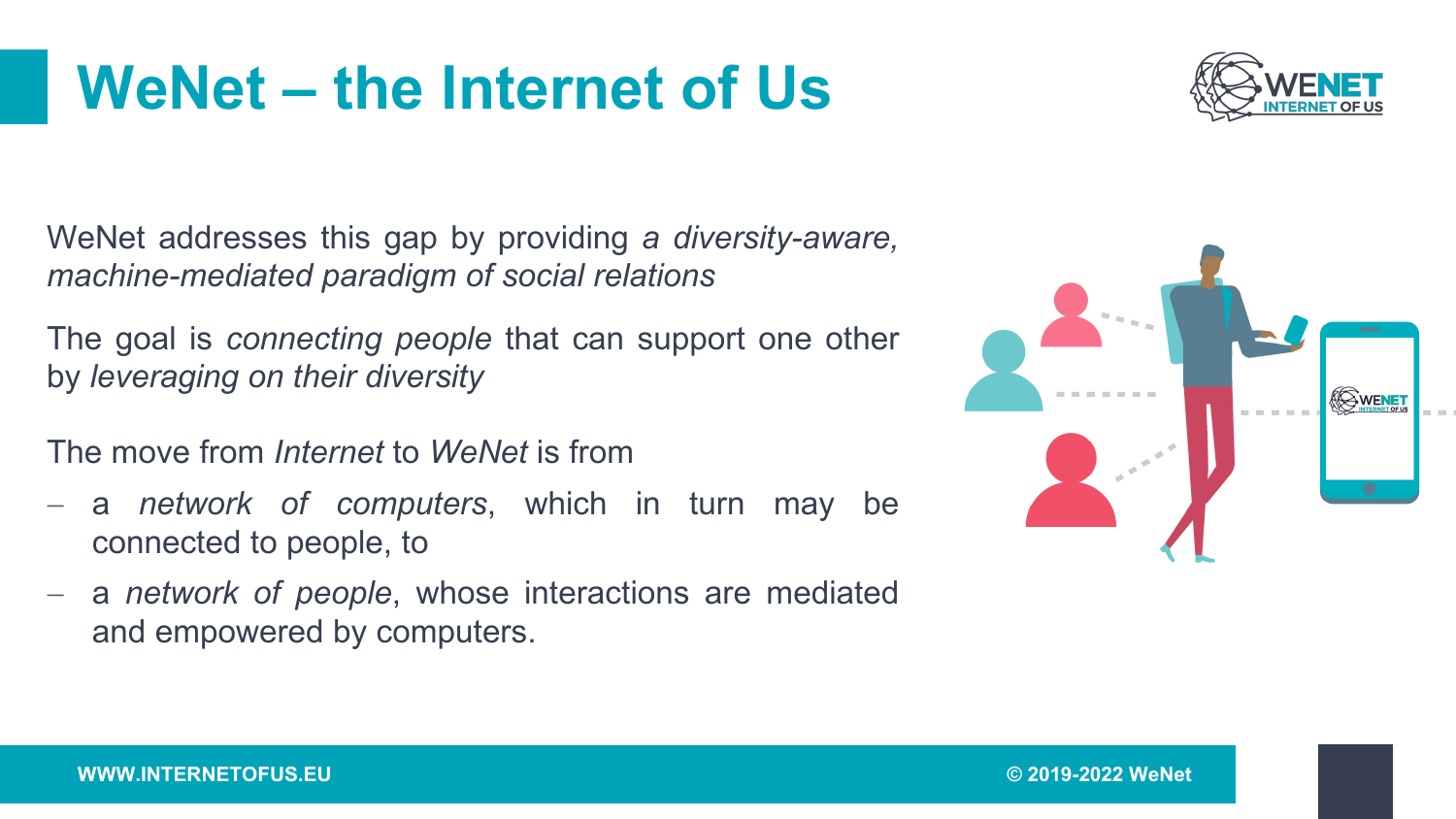

**VENET** TERNET OF U

 $\left( 8 \right)$ 

**WWW.INTERNETOFUS.EU © 2019-2022 WeNet**